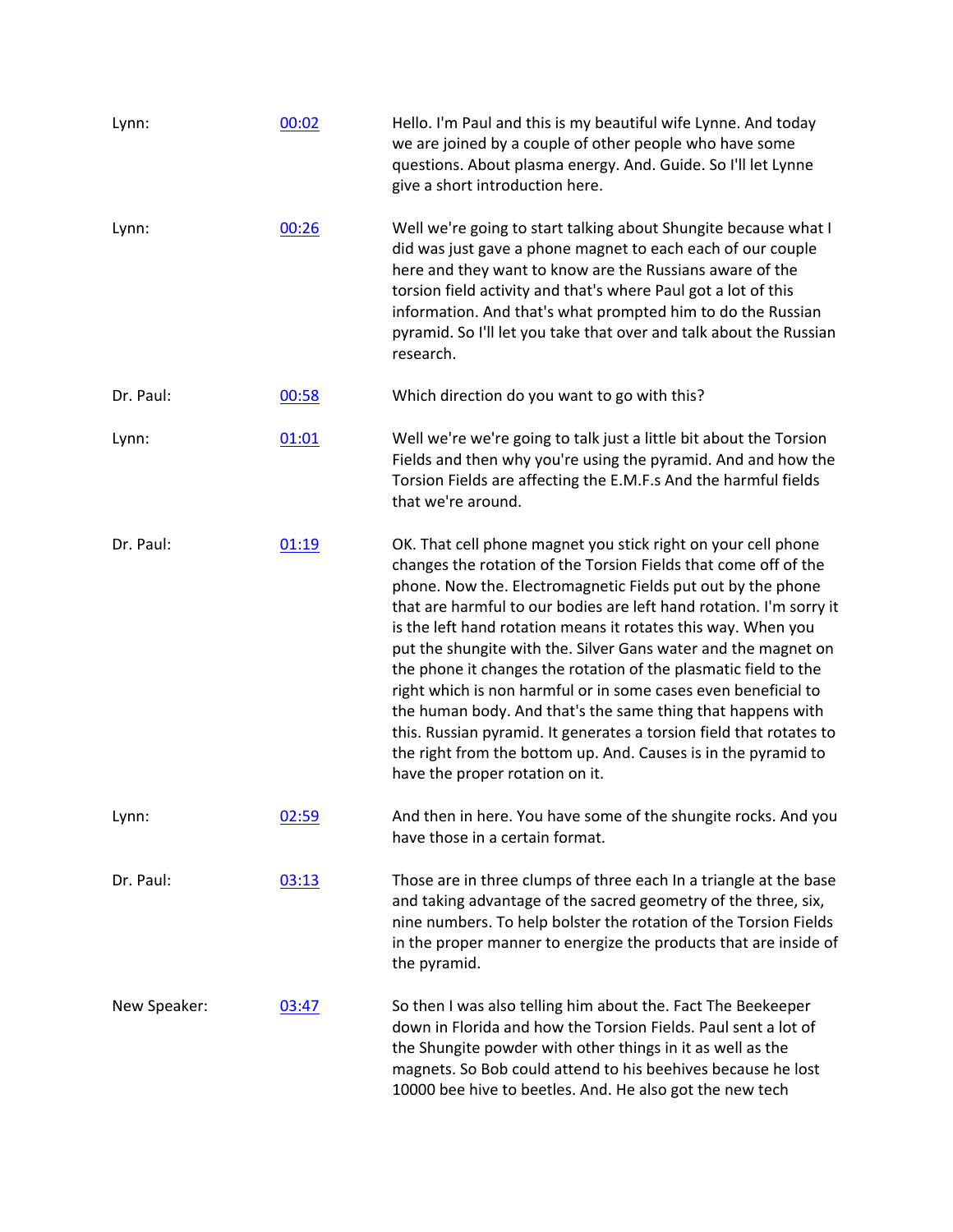|              |       | frequency relief vial which he then made his main jar of new<br>tech frequency relief. And then he took some of that and<br>sprayed. All of the beehives. As well as the bee hives that had<br>been destroyed. By the beetles. And then tell him what<br>happened when he went back a week later.                                                                                                                                                                                                                                                                                                                                                                                                                                                                                                                                                                        |
|--------------|-------|--------------------------------------------------------------------------------------------------------------------------------------------------------------------------------------------------------------------------------------------------------------------------------------------------------------------------------------------------------------------------------------------------------------------------------------------------------------------------------------------------------------------------------------------------------------------------------------------------------------------------------------------------------------------------------------------------------------------------------------------------------------------------------------------------------------------------------------------------------------------------|
| Dr. Paul:    | 04:43 | With the beetles. When he checked on them a week later. All of<br>the Beatles were dead and the bees were starting to come back<br>and were more active. The bee hive finally regenerated. He<br>repopulated that bee hive and it regenerated and. Started<br>producing more and more honey. So it went from being. Almost<br>completely dead. Back to being a viable honey producing hive<br>with healthy bees. All due to the Shungite powder.                                                                                                                                                                                                                                                                                                                                                                                                                         |
| New Speaker: | 05:29 | And then you've also made a big magnet for breaker boxes.                                                                                                                                                                                                                                                                                                                                                                                                                                                                                                                                                                                                                                                                                                                                                                                                                |
| Dr. Paul:    | 05:37 | And those those large magnets are similar to the ones we put<br>on the phone only they about four and a half inches. In<br>diameter and they change the rotation. Of the. Electromagnetic<br>Torsion Fields that are coming off of your electrical panel which<br>emit harmful electromagnetic fields into your house.                                                                                                                                                                                                                                                                                                                                                                                                                                                                                                                                                   |
| Lynn:        | 06:08 | So he said when I put this on my phone. Changing the frequency<br>is what it does.                                                                                                                                                                                                                                                                                                                                                                                                                                                                                                                                                                                                                                                                                                                                                                                       |
| Dr. Paul:    | 06:16 | No it doesn't change the frequency it changes. The the<br>electromagnetic field. The frequency is the same but the<br>rotation of the field Is different. Instead of being a left hand<br>rotation it's a right hand rotation instead of going this way. It<br>goes this way. And so that that is compatible with. The human<br>or animal body whereas the other rotation is not. Which is<br>much like the change in music from. Even harmonics to odd<br>harmonics because it agitates our Bodies in some way. Right.<br>And that was done. By. Intention. I think.                                                                                                                                                                                                                                                                                                    |
| guest:       | 07:11 | You touched upon something. What's not. Detrimental to good.<br>Things in one area such as these is detrimental to the predators<br>or the hunters become the hunted. And so the beetles pass and<br>the bees flourish. And I think the president was alluding to the<br>chem trails in the same manner. What. Is being laced into the<br>atmosphere s detrimental to us but not to those who are<br>Invoking or promoting it. And so when those trails are changed<br>or the perpetrators are removed from the equation and healing<br>things are dispersed into the atmosphere that are good for us<br>and heal the damage. From the initial. Bad components that<br>were sprayed into the atmosphere. It's good for us if the healing<br>is good for us. But it's bad for those who are the perpetrators.<br>Which I liken that to the bees and the beetles scenario. |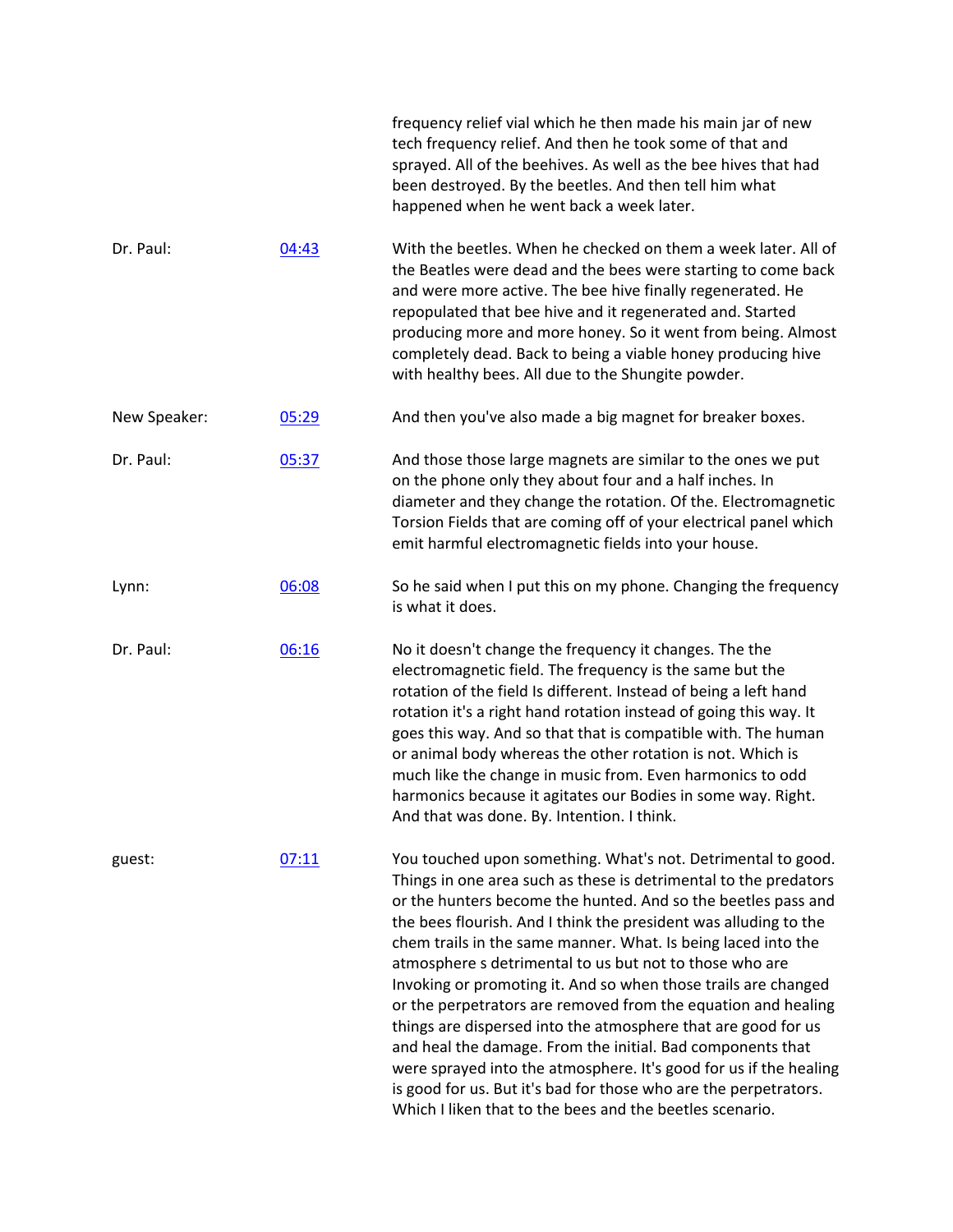| Lynn:        | 08:21 | I guess life is full of bees and beetles so let's figure out which<br>one you want to be. And you know what. You mentioned<br>something about the Lyme.                                                                                                                                                                                                                                                                                                                                                                                                                                                                                                                                                                                                                                                                                                                                                                                                                                                                                                                                                                                                                                                                                                                                                                     |
|--------------|-------|-----------------------------------------------------------------------------------------------------------------------------------------------------------------------------------------------------------------------------------------------------------------------------------------------------------------------------------------------------------------------------------------------------------------------------------------------------------------------------------------------------------------------------------------------------------------------------------------------------------------------------------------------------------------------------------------------------------------------------------------------------------------------------------------------------------------------------------------------------------------------------------------------------------------------------------------------------------------------------------------------------------------------------------------------------------------------------------------------------------------------------------------------------------------------------------------------------------------------------------------------------------------------------------------------------------------------------|
| guest:       | 08:36 | For a Lyme disease. Yeah. Yes. Yes yes. A friend of mine my<br>girlfriend's daughter she got bitten by a tick. And I guess the<br>doctor was saying there was a rocky mountain fever and she<br>was just vomiting and diarrhea and high fever. Yeah of course<br>doctor wanted to put antibiotics but when I saw your research<br>and all the symptoms there was written and I'd been drinking<br>their plasma energy water for five or six months and I absolutely<br>love it. So I thought you know when I saw that program I was so<br>excited. And why not introduce that to a child and she could just<br>drink their water and have that in their system all the time<br>instead of going for antibiotic and wishing that's going to work<br>and if that ever flared again then she has it right there with her.<br>So for prevention as well I wanted to obtain that. And give it to<br>all the children that I know. Because they are such an active<br>children you know. So in Montana they're out there hiking. Sure<br>the river's edge and all of those things where you're going to get<br>bit by something and this Rocky Mountain spotted fever is no<br>joke. So it works for the Lyme she was hoping that it could<br>either work for the Rocky Mountain or be tweaked to work for<br>the Rocky Mountain. |
| guest:       | 10:16 | But you know when I saw all the ingredients that you put it in<br>there it's not just for Lyme disease it could be for M.S. Could be<br>for other disease that that has similar symptoms. And with all<br>the supplements. Why not. You know I would think that would<br>all work it couldn't hurt. Instead of taking all the medications<br>natural way of harnessing the energy from the water.                                                                                                                                                                                                                                                                                                                                                                                                                                                                                                                                                                                                                                                                                                                                                                                                                                                                                                                           |
| New Speaker: | 10:47 | Well the way we got to the ingredients is a woman back east<br>who'd have Lyme disease and chose not to go on a. Medicated<br>route with it and chose alternatives. She wanted to have the<br>energy of all those ingredients available because they're<br>expensive. For one thing. And and what if the supply line was<br>interrupted and you couldn't get what you needed for another.<br>So I told her do the research on it and send us what you want to<br>have done. We've done this in several cases now with other<br>formulas. If you send us everything you want in there what we<br>will do is make the formula and then. We will send you half of<br>what we make half of the gans. And we will keep half and we'll<br>make that half available to anybody who might be interested in<br>it. So that's how the Lyme formula came about. Well she wrote<br>me and said I must be your first guinea pig because I was bitten<br>and I had all the symptoms again and she said I was really<br>pleased that it only took several days using the water. To get rid                                                                                                                                                                                                                                                 |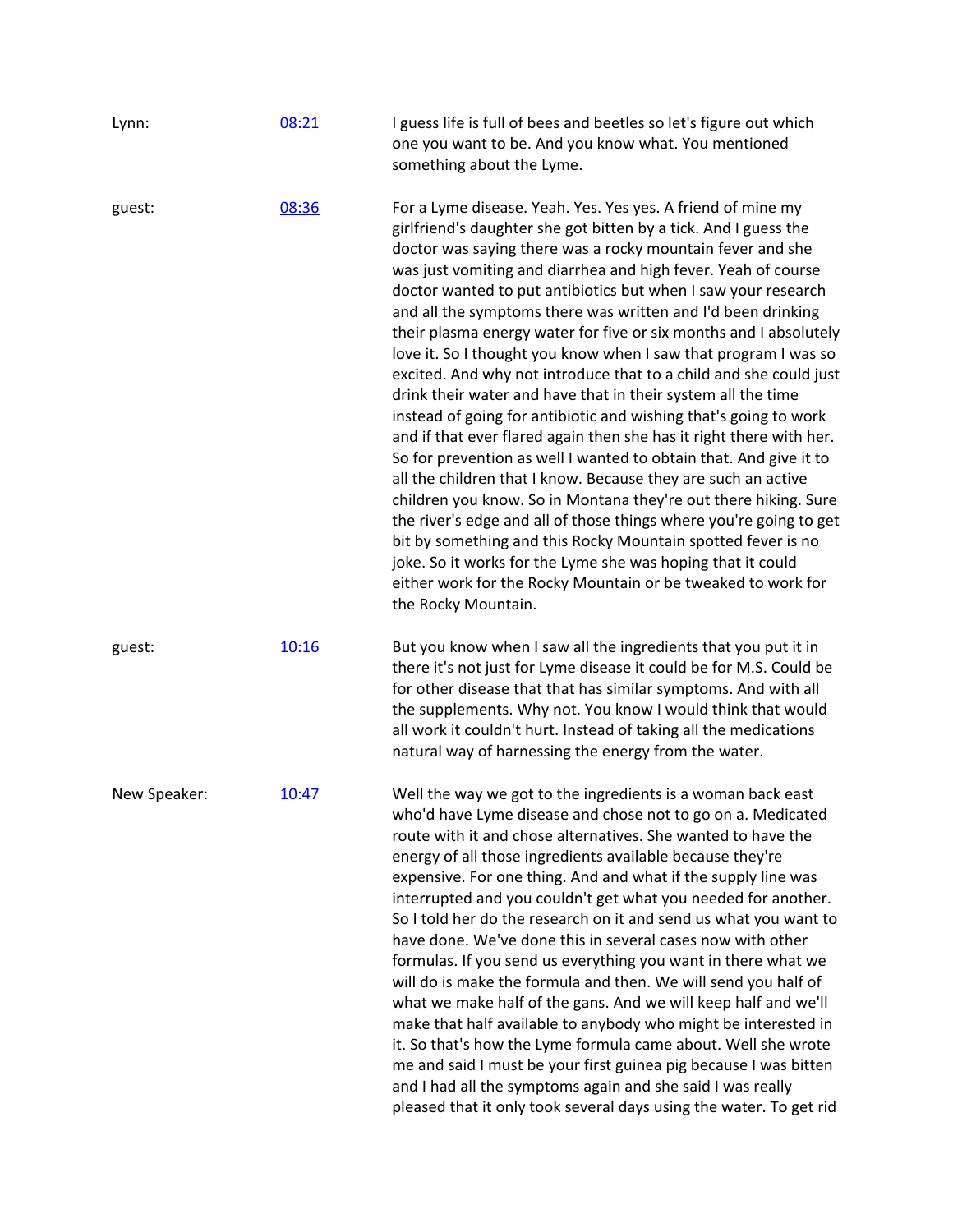|              |       | of the symptoms. So and and what's showing up now is that<br>Lyme disease is not only carried by ticks. It is now has a little bit<br>of a designer approach to it so it can now be carried by other<br>flying insects. And there was one piece of research which may<br>have been in the information I put out. That. It may have been.<br>Developed during Little World War 2. as something to be used<br>in the in the bio arena. So.                                                                                                                                                                                                                                                                                                                                                                                                                                                                                                                                                                                                                                                                                                               |
|--------------|-------|--------------------------------------------------------------------------------------------------------------------------------------------------------------------------------------------------------------------------------------------------------------------------------------------------------------------------------------------------------------------------------------------------------------------------------------------------------------------------------------------------------------------------------------------------------------------------------------------------------------------------------------------------------------------------------------------------------------------------------------------------------------------------------------------------------------------------------------------------------------------------------------------------------------------------------------------------------------------------------------------------------------------------------------------------------------------------------------------------------------------------------------------------------|
| guest:       | 12:52 | Tell. Me What is the. Normal. Regimen of treatment with<br>antibiotics for Lyme disease?                                                                                                                                                                                                                                                                                                                                                                                                                                                                                                                                                                                                                                                                                                                                                                                                                                                                                                                                                                                                                                                               |
| Dr. Paul:    | 13:02 | It Is 18 days on antibiotics. And then a two or three day break<br>and then another 18 day regimen of treatment. And then when<br>you stop using it. The. Ricketsea or the flagalates or Spirokeats<br>or whatever you want to call those little organisms that are the<br>Lyme disease. Come out of hiding. Because the antibiotics make<br>them curl up. And hide within the red blood cells. But then<br>when you quit using the antibiotics they uncoil and come out of<br>hiding break open the red blood cells and re infect you again. So<br>they protect themselves from the antibiotics by hiding in red<br>blood cells. And when the antibiotics are gone here they come<br>again. Now. Obviously this does not happen with the. Herbal<br>remedies. The effects take place within four or five days and are<br>long lasting. They don't show up the symptoms don't show up<br>again unless you become re infected or re bitten by another.<br>Tick or mosquito or lice. They even say lice, chiggers and other<br>biting insects carry Lyme disease now. So there is a lot of things<br>that we aren't really told about that are going on. |
| guest:       | 15:13 | Well it occurs like malaria. It's interesting that you address that<br>because the family that hikes with the little girl was bitten. They<br>have a bunch of small children too and they go back to<br>Michigan. Where they're originally from here in Montana. Now.<br>The father was bitten years ago. And it's like malaria comes<br>back. He has flare ups. So if they're on the Gans. all the time I<br>would think that would be a preventative you're already<br>saturated. You get bit and the fights on right and the Lyme is<br>going to lose.                                                                                                                                                                                                                                                                                                                                                                                                                                                                                                                                                                                              |
| New Speaker: | 15:54 | I like to think that it sets up our bodies in a way that when<br>something comes to bite us in fact ate at lunch today there was<br>a mosquito that kept buzzing around my hand. And it landed a<br>couple times but it never did bite. And. I think if it had it<br>probably would have been going., wrong flavor.                                                                                                                                                                                                                                                                                                                                                                                                                                                                                                                                                                                                                                                                                                                                                                                                                                    |
| guest:       | 16:18 | And I have used this plasma energy water in a spray bottle. And<br>when I go do my exercise. Sometimes there's the. mosquitoes<br>and I just spray it and whoever is around me I'll just spray them.                                                                                                                                                                                                                                                                                                                                                                                                                                                                                                                                                                                                                                                                                                                                                                                                                                                                                                                                                   |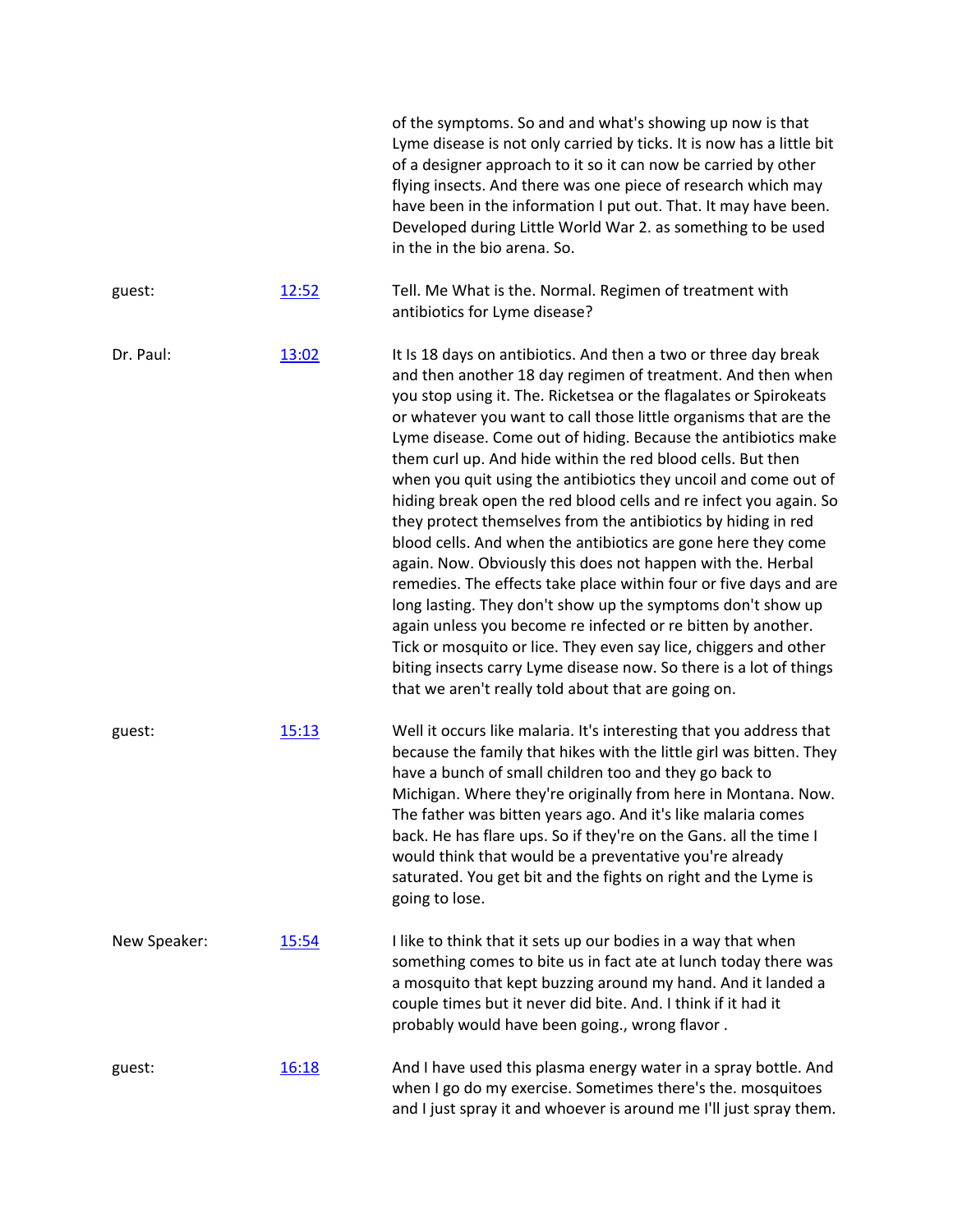They don't know what I'm spraying but they're hot so they enjoy it and I and I nobody complain about mosquitoes biting and I just don't say anything but I know it works.

## guest 2: [16:46](https://www.temi.com/editor/t/CvdyKbnHquKdWzH-ZGr-xSna5roPgASJi_F91SjRoMdaTCkT18QXhaAwfzb9vC3BIT0BoiS671sShXsBZ6i7q1klkf4?loadFrom=DocumentDeeplink&ts=1006.21) So she goes into the mountains.

guest: [16:48](https://www.temi.com/editor/t/CvdyKbnHquKdWzH-ZGr-xSna5roPgASJi_F91SjRoMdaTCkT18QXhaAwfzb9vC3BIT0BoiS671sShXsBZ6i7q1klkf4?loadFrom=DocumentDeeplink&ts=1008.23) Yes. I mean they're like air squadron sites spread all over me my clothes. And I remember you said you know the wouldn't have been spreading around my house and I notice this. Just let it less than a month and all that. I'm not getting insects and I have a lot of old wool garments. So I've been doing it around my door and inside the house and it's not that noticeable so I know they definitely do not like that. And then and it's really nice and I want to go back to this Shungite.. So. For this size I would use it on my phone.

Dr. Paul: [17:32](https://www.temi.com/editor/t/CvdyKbnHquKdWzH-ZGr-xSna5roPgASJi_F91SjRoMdaTCkT18QXhaAwfzb9vC3BIT0BoiS671sShXsBZ6i7q1klkf4?loadFrom=DocumentDeeplink&ts=1052.28) Yes.

guest: [17:32](https://www.temi.com/editor/t/CvdyKbnHquKdWzH-ZGr-xSna5roPgASJi_F91SjRoMdaTCkT18QXhaAwfzb9vC3BIT0BoiS671sShXsBZ6i7q1klkf4?loadFrom=DocumentDeeplink&ts=1052.59) So what about this is the size for the phone. OK so what about the computer when you open the computer.

- Dr. Paul: [17:40](https://www.temi.com/editor/t/CvdyKbnHquKdWzH-ZGr-xSna5roPgASJi_F91SjRoMdaTCkT18QXhaAwfzb9vC3BIT0BoiS671sShXsBZ6i7q1klkf4?loadFrom=DocumentDeeplink&ts=1060.53) Yeah the same same thing. Use one of those just like that's on your computer.
- guest: [17:46](https://www.temi.com/editor/t/CvdyKbnHquKdWzH-ZGr-xSna5roPgASJi_F91SjRoMdaTCkT18QXhaAwfzb9vC3BIT0BoiS671sShXsBZ6i7q1klkf4?loadFrom=DocumentDeeplink&ts=1066.61) OK. So I could wear it as a pendant as I tell you about.
- Dr. Paul: [17:51](https://www.temi.com/editor/t/CvdyKbnHquKdWzH-ZGr-xSna5roPgASJi_F91SjRoMdaTCkT18QXhaAwfzb9vC3BIT0BoiS671sShXsBZ6i7q1klkf4?loadFrom=DocumentDeeplink&ts=1071.07) Yes ma'am. I have one here.

Lynn: [17:53](https://www.temi.com/editor/t/CvdyKbnHquKdWzH-ZGr-xSna5roPgASJi_F91SjRoMdaTCkT18QXhaAwfzb9vC3BIT0BoiS671sShXsBZ6i7q1klkf4?loadFrom=DocumentDeeplink&ts=1073.18) OK good. Only mine's got some Amazonite stones in. I have a little tablet over here and we use the same size on it. But anything that's wireless that it makes sense to put on I have it on anything like the printers.

guest: [18:19](https://www.temi.com/editor/t/CvdyKbnHquKdWzH-ZGr-xSna5roPgASJi_F91SjRoMdaTCkT18QXhaAwfzb9vC3BIT0BoiS671sShXsBZ6i7q1klkf4?loadFrom=DocumentDeeplink&ts=1099.34) Oh I got to just put it on our printers. I put it on the monitors baby monitor TV set.

guest: [18:26](https://www.temi.com/editor/t/CvdyKbnHquKdWzH-ZGr-xSna5roPgASJi_F91SjRoMdaTCkT18QXhaAwfzb9vC3BIT0BoiS671sShXsBZ6i7q1klkf4?loadFrom=DocumentDeeplink&ts=1106.36) Yes because a lot of mothers put their baby monitors right by their head because right here when they wake up or making certain noises.

Dr. Paul: [18:35](https://www.temi.com/editor/t/CvdyKbnHquKdWzH-ZGr-xSna5roPgASJi_F91SjRoMdaTCkT18QXhaAwfzb9vC3BIT0BoiS671sShXsBZ6i7q1klkf4?loadFrom=DocumentDeeplink&ts=1115.54) There's electromagnetic fields coming off those baby monitor directly go right into the baby. So they should have one of those on there. You bet.

guest 2: [18:47](https://www.temi.com/editor/t/CvdyKbnHquKdWzH-ZGr-xSna5roPgASJi_F91SjRoMdaTCkT18QXhaAwfzb9vC3BIT0BoiS671sShXsBZ6i7q1klkf4?loadFrom=DocumentDeeplink&ts=1127.95) Absolutely. As we spoke off camera that the. Weaponized microwaves that are released into the phones and into the fireman's communications. Military communications frontal